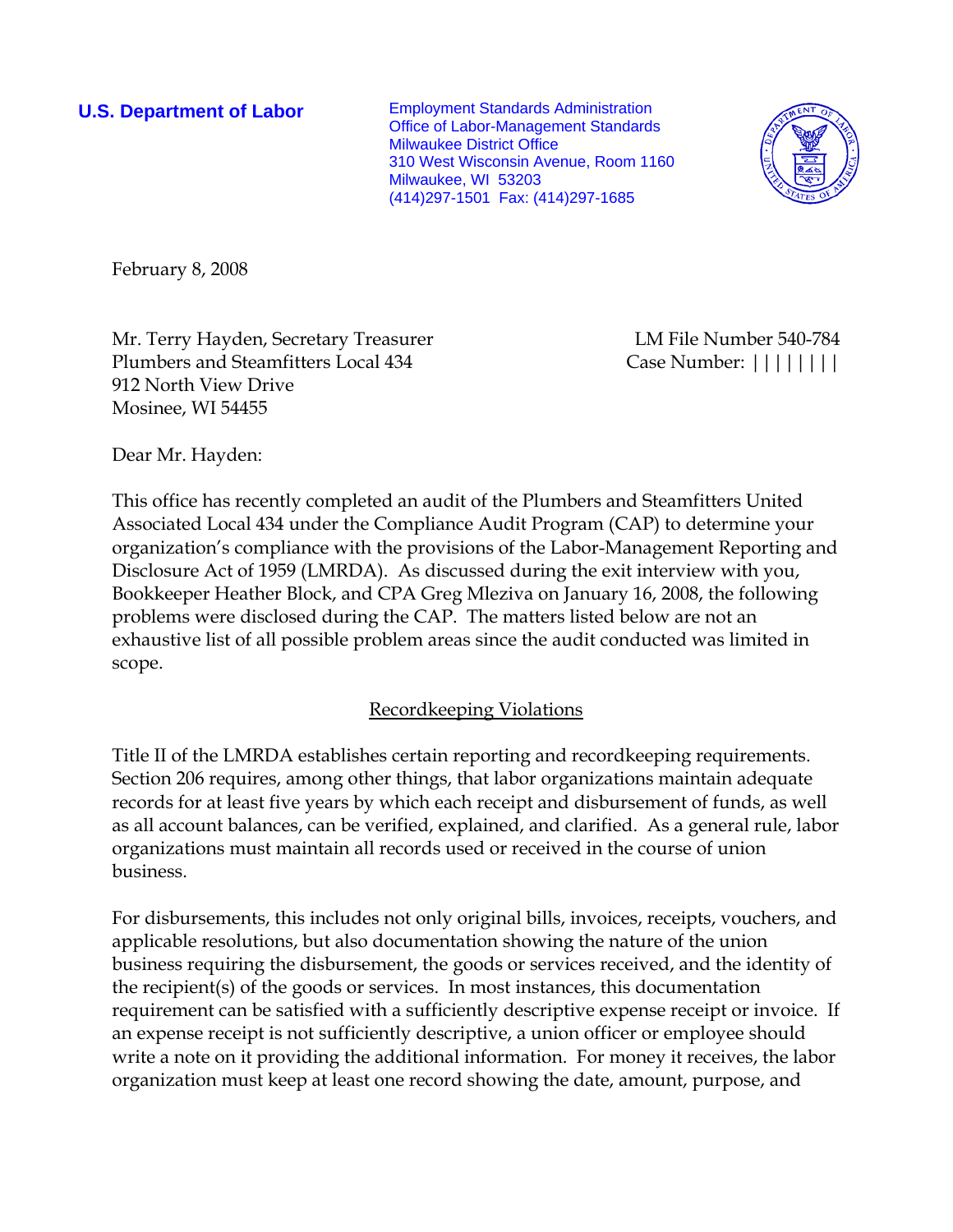source of that money. The labor organization must also retain bank records for all accounts.

The audit of Local 434's 2006 records revealed the following recordkeeping violations:

1. Reimbursed and Credit Card Expenses

Local 434 did not retain adequate documentation for officer and employee expenses, including reimbursed expenses and credit card expenses.

During the audit year, Local 434 sent six members to the Wisconsin Pipe Trades Convention. Each traveler was advanced \$250 before the convention, for a total of \$1,500. The local did not obtain documentation to account for almost \$300 of expenses that were paid with those advances.

In the case of union credit cards, you failed to submit documentation for over \$60 in purchases on the union credit card, Mr. Bencke failed to retain the original invoice for a Valvoline oil change in May of 2006, and Business Representative Chris Ignatowski purchased a countertop pizza oven in April of 2006 for which no business purpose was identified. Additionally, for several meal expenses, itemized receipts were not submitted by you or other business representatives. Local 434 must maintain itemized receipts provided by restaurants to officers and employees. Records of meal expenses must include written explanations of the union business conducted and the full names and titles of all persons who incurred the restaurant charges. Also, the records retained must identify the names of the restaurants where the officers or employees incurred meal expenses.These itemized receipts are necessary to determine if such disbursements are for union business purposes and to sufficiently fulfill the recordkeeping requirement of LMRDA Section 206.

In addition to reimbursed and credit card expenses, Local 434 had some direct paid expenses for which adequate documentation was not kept. On several occasions during the 2006 audit year, Local 434 disbursed funds directly to Hotel Mead, including checks #|||||||| (\$300.61) and #|||||||| (\$229.91). However, the documentation maintained by Local 434 in support of these checks failed to identify the business purpose of the expense.

As noted above, labor organizations must retain original receipts, bills, and vouchers for all disbursements. The president and treasurer (or corresponding principal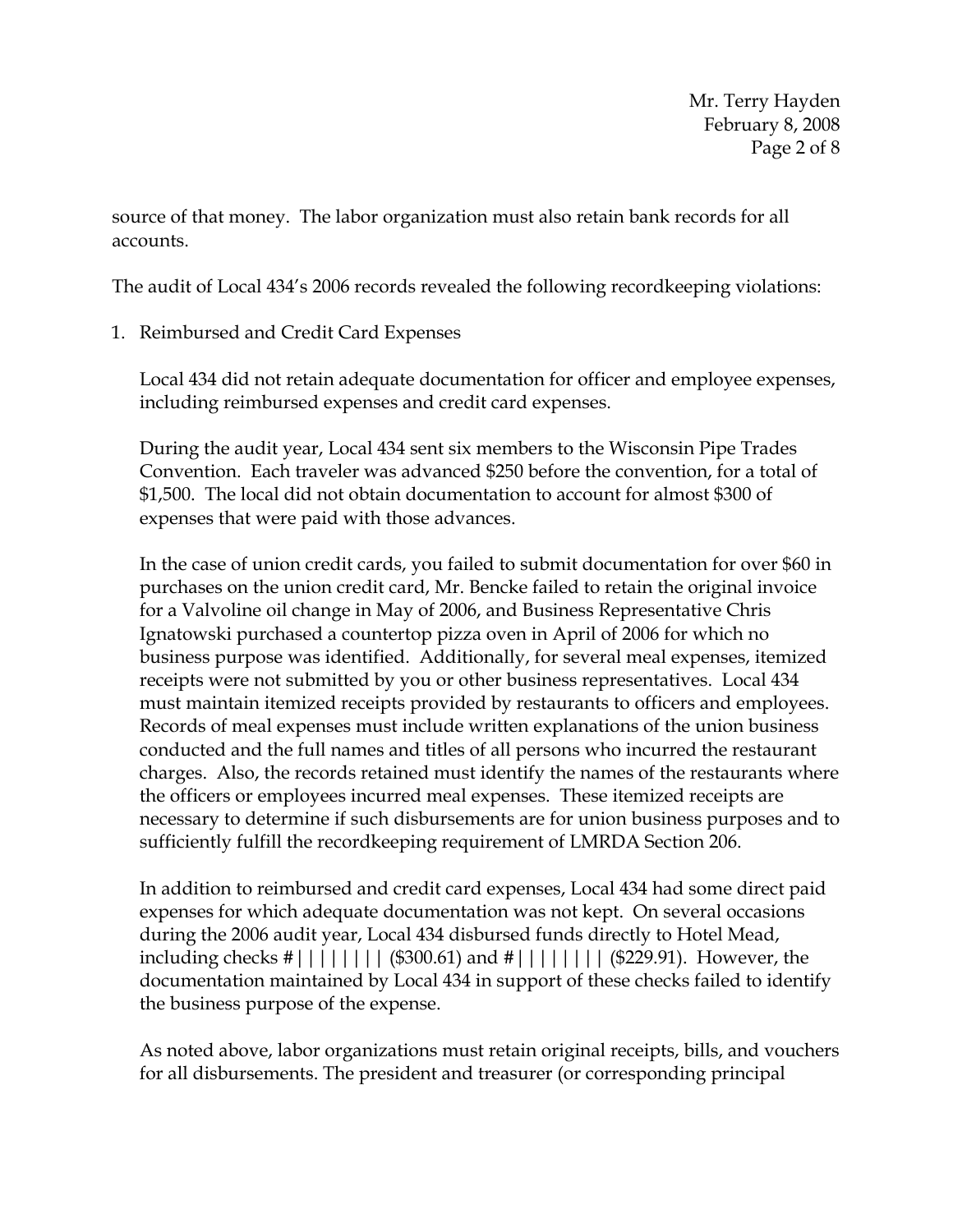officers) of your union, who are required to sign your union's LM report, are responsible for properly maintaining union records

2. Disposition of Property

Local 434 did not maintain an inventory of hats, jackets, T-shirts and other property it purchased, sold, or gave away. The value of any union property on hand at the beginning and end of each year must be reported in Item 28 of the LM-2. An inventory or similar record of property on hand must be maintained to verify, clarify, and explain the information that must be reported in Item 28.

Additionally, records were not kept which identified the recipients of the property, including hats, jackets, and shirts, that were given away.

3. Receipt Dates not Recorded

Entries in Local 434's receipts journal do not always accurately reflect the date the union received money. For example, the State of Wisconsin is an employer that remits dues payments directly to the local. The checks are received sporadically throughout the month. Ms. Block stated that she waits until the point in the month in which she has received all the checks from the State of Wisconsin and records all the checks as one dues receipt received on the same day, usually the date the last check was received.

Union receipts records must show the actual date of receipt. The date of receipt is required to verify, explain, or clarify amounts required to be reported in Statement B (Receipts and Disbursements) of the LM-2. The LM-2 instructions for Statement B state that the labor organization must record receipts when it actually receives money and disbursements when it actually pays out money. Failure to record the date money was received could result in the union reporting some receipts for a different year than when it actually received them.

See the section below on the Lock Box Clearing Account for additional recordkeeping violations as they relate to receipt records.

Based on your assurance that Local 434 will retain adequate documentation in the future, OLMS will take no further enforcement action at this time regarding the above violations.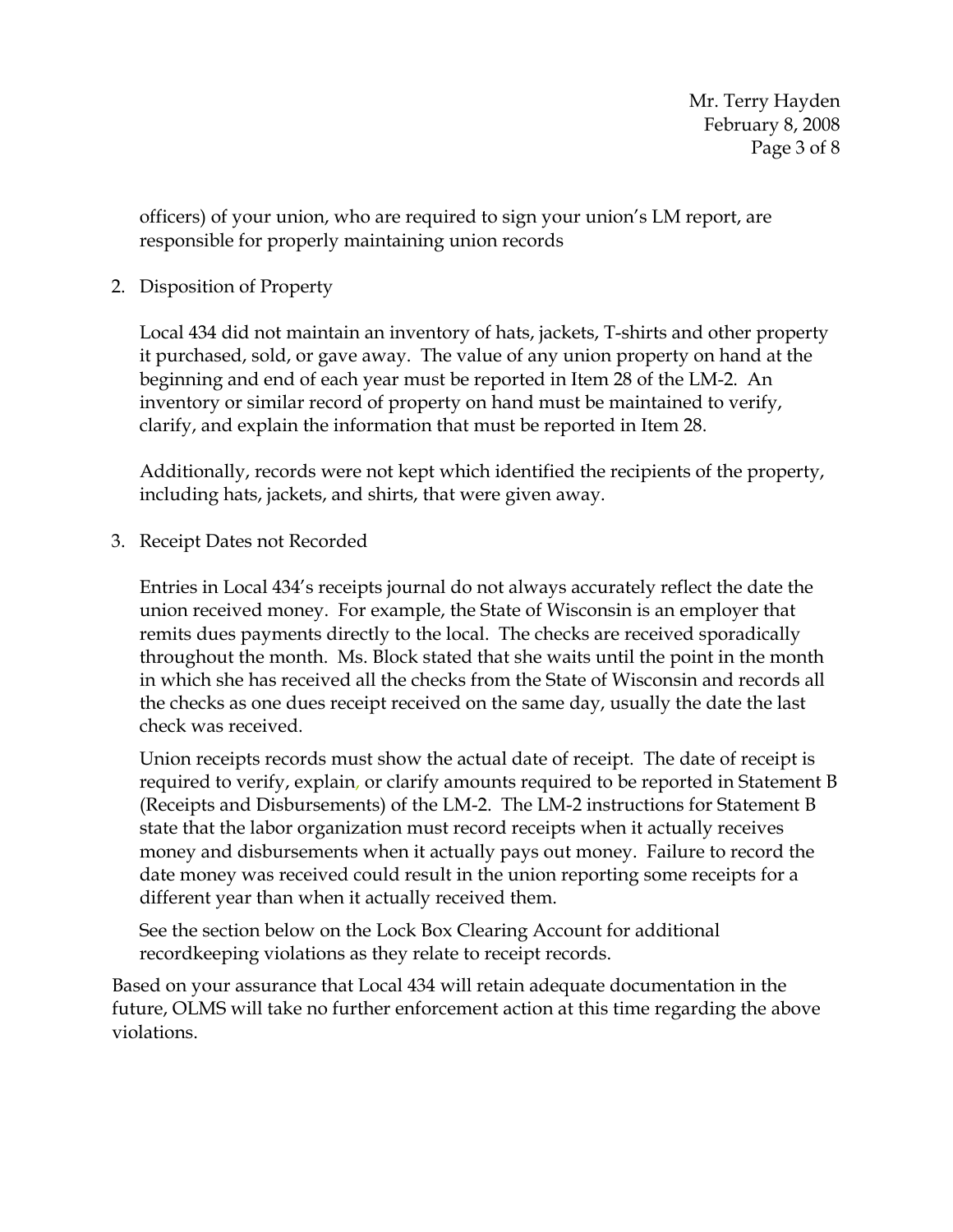Mr. Terry Hayden February 8, 2008 Page 4 of 8

### Reporting Violations

#### 1. Bond Amount

During the audit, Local 434 provided documentation that, for the fiscal year ending December 31, 2006, Local 434 was bonded through Travelers Casualty and Surety Company of America for \$425,000; however the amount of the bond reported in Item 14 (Maximum Amount Recovered Under the Labor Organization Fidelity Bond) is \$500,000.

### 2. Acquire/Dispose of Property

Item 15 (During the reporting period did your organization acquire or dispose of any assets in any manner other than by purchase or sale?) should have been answered, "Yes," because the union sold and gave away hats, jackets, shirts, and lapel pins totaling more than \$4,000 during the audit year. The union must identify the type and value of any property received or given away in the additional information section of the LM report along with the identity of the recipient(s) or donor(s) of such property. For reporting purposes, each recipient need not be itemized. Recipients can be described by broad categories, if appropriate, such as "members" or "new retirees."

In addition, the cost, book value, and trade in allowance for assets that were traded in must be reported, including the details of the trade*-*in of the 2001 Ford Taurus in September of 2006.

#### 3. Other Assets

The amounts reported in Item 28(a) (Other Assets start of reporting period) and Item 28 (b) (Other Assets end of reporting period) do not include the value of inventory, including hats, jackets, shirts, and other union logo items that Local 434 had on hand on those dates.

#### 4. Total Receipts

During the course of the audit, Mr. Mleziva stated that total receipts for LM reporting purposes are calculated based on the total deposits recorded in Peachtree for that fiscal year. The last deposit of the audit year took place on December 28, 2006. Local 434 receipts records show that additional money was received during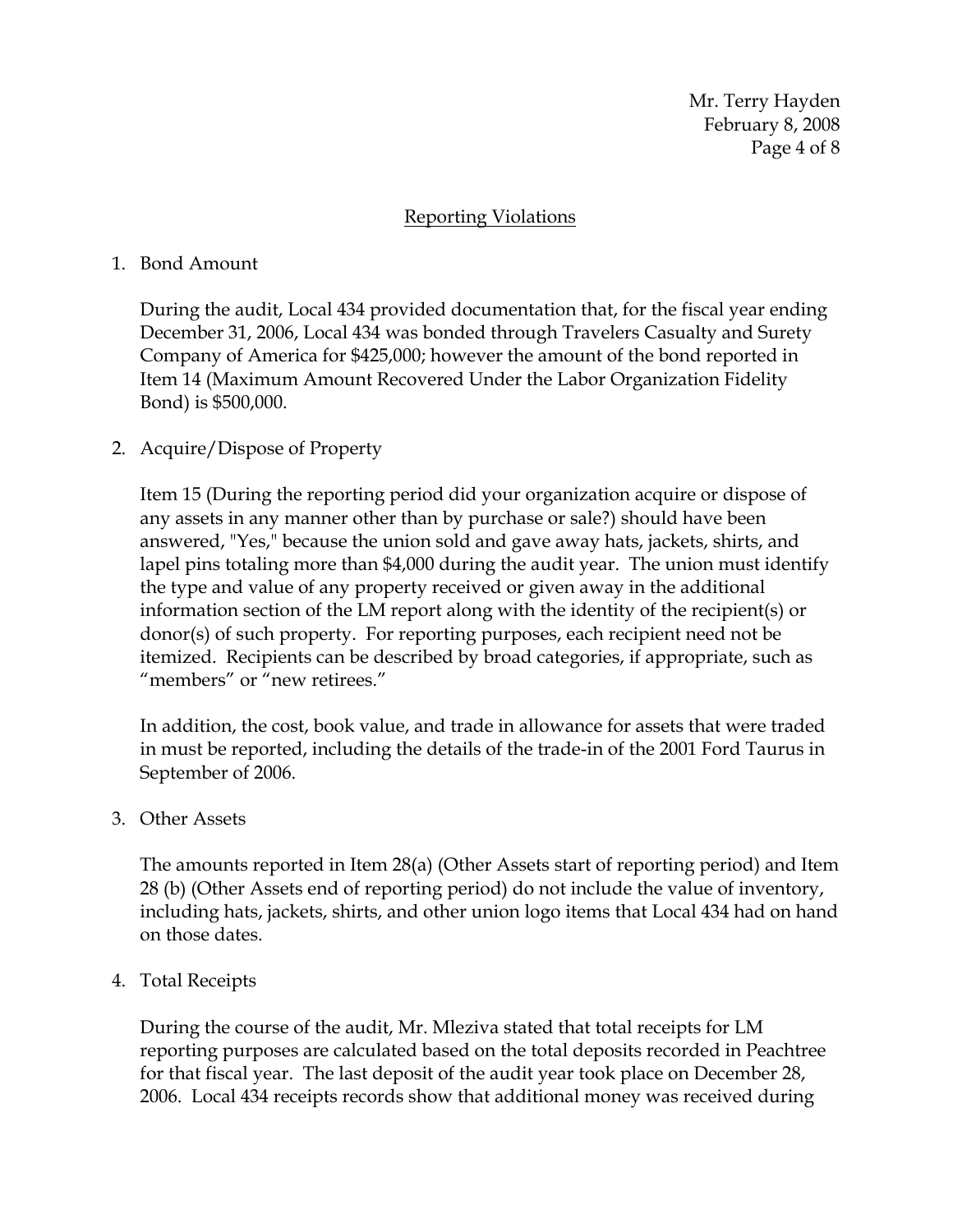Mr. Terry Hayden February 8, 2008 Page 5 of 8

the 2006 fiscal year, but was included in the January 12, 2007 deposit and therefore, according to Mr. Mleziva, was not reported as a receipt in 2006. All receipts must be reported on the LM report for the year in which they were received, not necessarily the year in which they were actually deposited into the union's bank account.

See the section below on the Lock Box Clearing Account for additional reporting violations as they relate to receipt records.

I am not requiring that Local 434 file an amended LM report for 2006 to correct the deficient items, but Local 434 has agreed to properly report the deficient items on all future reports it files with OLMS.

# Other Violations

The audit revealed a violation of LMRDA Section 502 (Bonding), which requires that union officers and employees be bonded for no less than 10 percent of the total funds those individuals or their predecessors handled during the preceding fiscal year. As will be discussed in further detail below, the audit revealed that Local 434's officers and employees were not bonded for the minimum amount required at the time of the audit.

During fiscal years 2006 and 2007, Local 434's officers and employees were bonded for \$425,000, but they must be bonded for at least \$500,000. On January 22, 2008, Local 434 provided documentation to OLMS that the union had obtained adequate bonding coverage.

See the section below on the Lock Box Clearing Account for additional information regarding the bonding violation.

# Lock Box Clearing Account

During the audit year, Local 434 had a Lock Box Clearing Account (LBCA) set up at People's State Bank (PSB) in Wausau, WI. During the opening interview on October 15, 2007, you stated that a majority of the Local 434 contractors remit payments directly to the LBCA at the PSB. The funds are then handled by the Benefit Plan Administration of Wisconsin (BPAW), which regularly transfers money from that lock box account into different accounts, including the Local 434 General Fund checking (dues money), the Local 434 Organizing Account, the Training Fund Account, the Health and Welfare Fund Account, the Industry Fund Account, and the Pension Fund Account.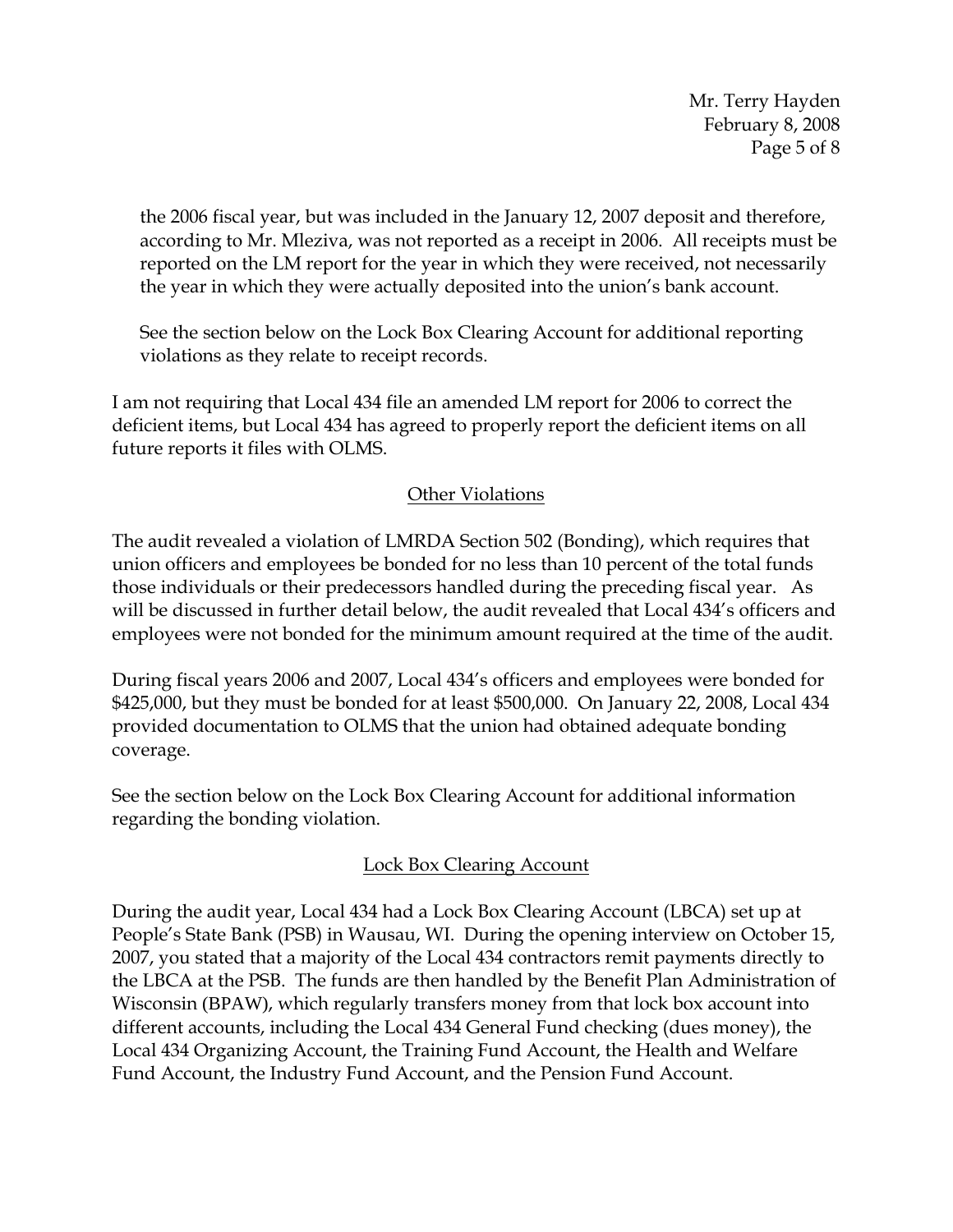PSB representative  $|||||||||$  confirmed that the LBCA, named, "Plumbers, Steamfitters, and Service Techs Local 434 Local Box Clearing Account," is a Local 434 account. Both you and Mr. Bencke are authorized signers on the account and have access to transfer, deposit, and withdraw funds from this account.  $||||||||||$  also indicated that online access to this account has been granted to  $||||||||||$  from the Benefit Plan Administration.  $||||||||||$  explained that a bank courier picks up checks daily from the lockbox post office box. The checks are processed by a bank teller. A copy of each check along with the original contractor remittance report that accompanies each check is then mailed to  $||||||||||$  at the BPAW.  $||||||||||$  stated she accesses the union's online accounts twice a month and transfers deposited money from the LBCA to the accounts identified above.  $||||||||||$  submits a report to Local 434 for each transfer of funds. The report identifies amounts deposited on behalf of each member into each of the sub-accounts (General Fund, Health and Welfare, Pension, etc). She also provides the contractor remittance reports to Local 434 which show the amounts received from each contractor for that particular transfer. The local does not receive a copy of the contractor check, nor does it maintain the bank statements for this account.

The LBCA as described above is an account of Local 434. As such, all receipts and disbursements from that account are subject to the recordkeeping, reporting, and bonding requirements of the LMRDA.

Local 434 does not maintain a record that identifies the date each contractor remittance check was received by Local 434. The contractor remittance reports maintained by the local identify the contractor and the amount of the remittance payment, but not the date the money was actually received. As mentioned in the recordkeeping section above, union receipts records must show the date of receipt. The date of receipt is required to verify, explain, or clarify amounts required to be reported in Statement B (Receipts and Disbursements) of the LM-2. The LM-2 instructions for Statement B state that the labor organization must record receipts when it actually receives money and disbursements when it actually pays out money.

As a result of the inadequate recordkeeping noted above, Local 434 did not report all money received in the LBCA for 2006. Local 434 reported only \$1.8 million dollars in total receipts in Item 49 of the LM-2 report. According to CPA Mleziva, the \$1.8 million dollars represents the amounts directly deposited by Local 434 into their general fund checking (dues money and other funds received at the Local 434 office) as well as the amounts transferred from the LBCA to the Local 434 general fund checking and to the Local 434 organizing account. However, the total amount of receipts deposited to the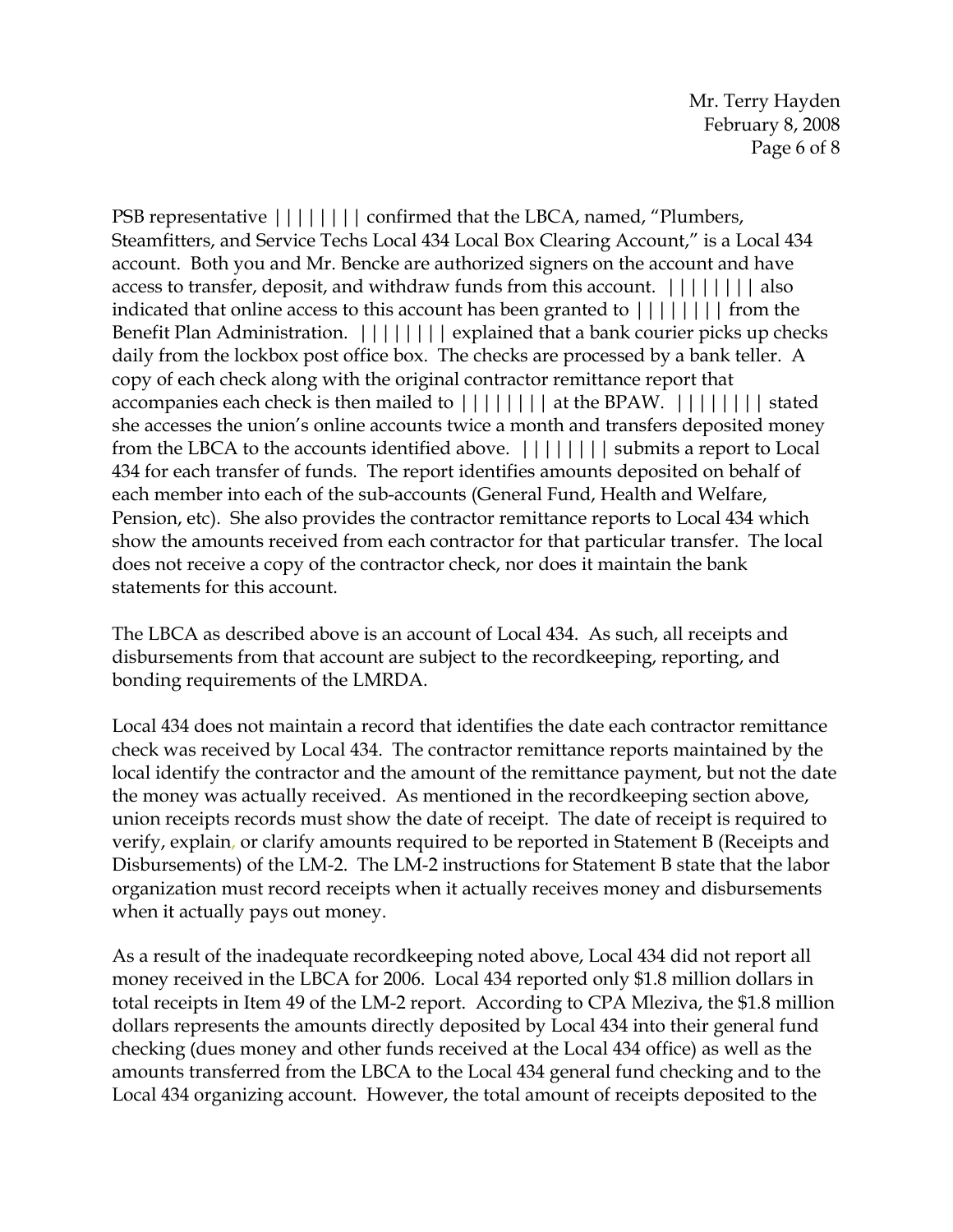Mr. Terry Hayden February 8, 2008 Page 7 of 8

LBCA account was in excess of \$14 million dollars. Regardless of whether the bulk of the funds are eventually disbursed to entities other than Local 434, the entire amount deposited in this Local 434 account was, in fact, received by Local 434 and must be reported on the LM-2.

The last transfer of funds from the LBCA into the general fund checking or the organizing account was recorded as having occurred on December 29, 2006. Additional money was received on December 29<sup>th</sup> and December 31<sup>st</sup> of 2006. The December 29<sup>th</sup> receipts could not have been included in the December 29th transfer because the BPAW does not receive the documents necessary to transfer the funds until at least the following day (due to documents being sent by U.S. mail). Because the deposit date of the transfers from the LBCA determines what year the receipt is reported, all money received after December 28, 2006 was not included in Item 49 (Total Receipts) of the LM-2 (including the portion of those receipts that are Local 434 dues money).

In addition, the Form LM-2 requires an itemization page be completed for each entity from which the local receives \$5,000 or more in a reporting period. This itemization requirement would extend to payments into the LBCA from any Local 434 contractor that totaled \$5,000 or more.

Regarding the LMRDA bonding requirements, although the LBCA was in the name of Local 434, and Local 434 officers and employees had access to the account and the authority to complete transactions pertaining to the account, the funds of the Local 434 LBCA were also handled by  $||||||||||$  of the BPAW, who does not appear to be included under Local 434's bond.Because |||||||| handled the funds in the Local 434 Lock Box Clearing Account, she was a constructive employee of Local 434 performing services for Local 434.As an employee who handled funds of Local 434, |||||||| was required to have been bonded through the Local by an approved surety company.

During the exit interview, you referred to the LBCA as the "Taft-Hartley Fund." You advised that Local 434 is considering severing the services of the BPAW and handling the transactions of the LBCA entirely within the local. I advised you to review Section 302 of the Labor Management Relations Act of 1947 (Taft-Hartley Act), which specifically addresses the types of employer payments to a labor organization that are prohibited by the Act and therefore not permitted to be handled by a labor organization, including employee benefit payments that are not made directly to an employee benefit trust fund. On January 28, 2008, you stated that it was Local 434's intention to remove the union's name from both the LBCA and the related pass-through